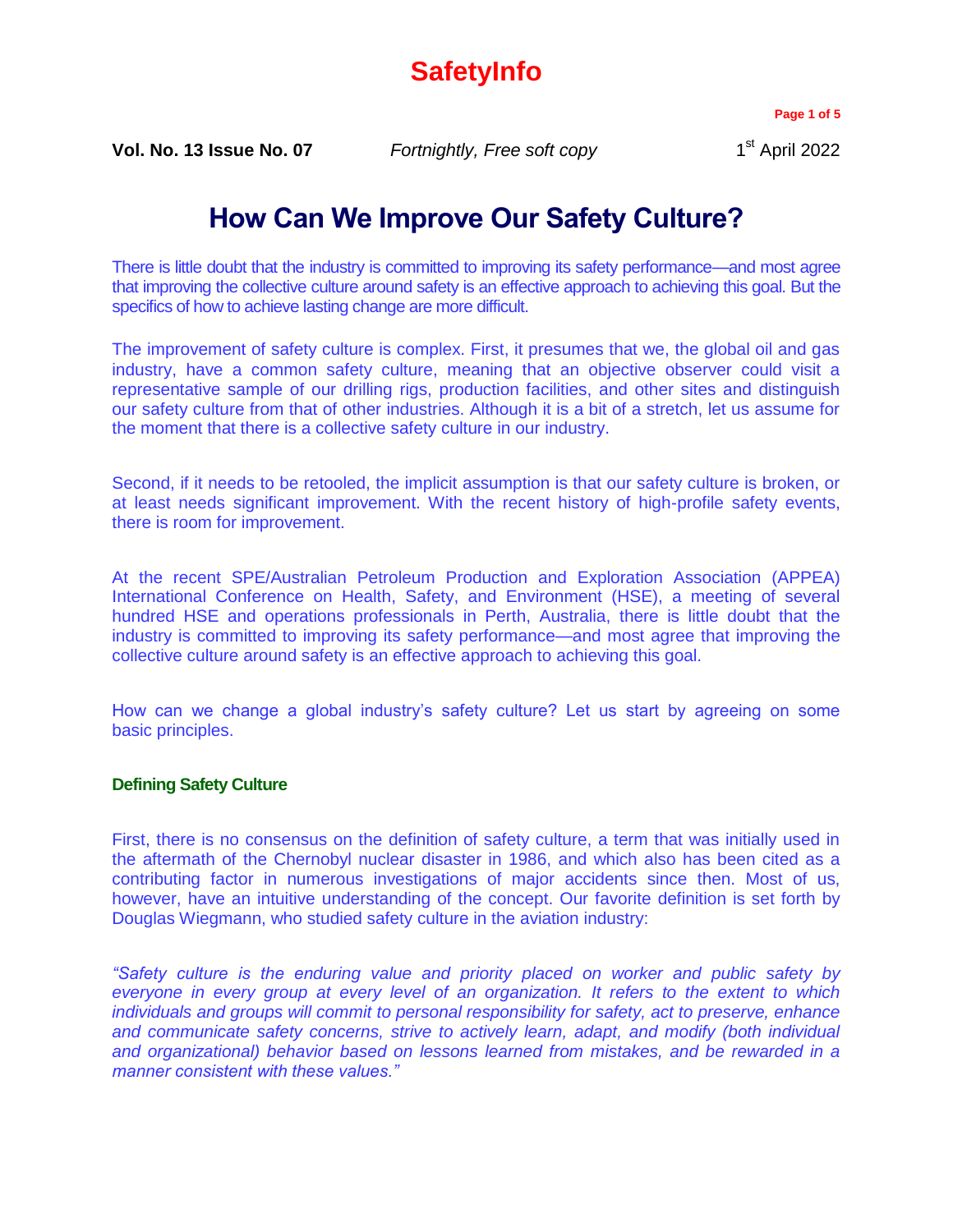Safety culture must also be considered in the broader context of organizational culture. Academia defines organizational culture as common attitudes and assumptions held by a group, and which are learned over time in response to situations and passed on to new members of the group.

In layman's terms, organizational culture is often described with the shorthand phrase, "the way we do things around here." A company of any size, for example, will have an overriding company culture, which is shaped by the firm's history and its leaders. However, a large organization is a collection of many subcultures, and importantly, numerous safety cultures. Thus, the challenge of shaping organizational culture and safety culture is multifaceted.

The easiest way to study culture is to observe the behaviors of its members. Speakers at the conference talked about the importance of behaviors, and how we can change safety culture over time by focusing on the behaviors of the workforce. One speaker mentioned that safety culture in his company is defined as a list of ideal behaviors. I use the term workforce here broadly, to not only include operators, mechanics, drillers, roustabouts, and drivers, but more importantly, supervisors, managers, and executives.

It has become trite to say, but few would argue with the notion, that leadership behaviors are the single most influential factor in improving safety in an organization. Frequent appropriate leadership engagements with the workforce have driven significant improvement in the performance of many operations.

### **Applied Behavioral Science**

In Chevron's Upstream and Gas operations, we have a history of focusing on behaviors at all levels to improve our safety, operational, and financial performance. Programs such as "Reinforcement-Based Leadership" and "Performance-Based Leadership," founded on the principles of applied behavioral science, have been used successfully in many aspects of our business.

The management technique used in these programs is generally known as the A-B-C model: antecedent-behavior-consequence. It is derived from the work of the organizational behavioralist Aubrey Daniels. The basic premise is that workers at all levels will exhibit behaviors based primarily on the consequences they receive for those behaviors. Positive consequences such as praise and recognition are more effective than negative consequences such as punishment. For example, if the desired behavior is that workers follow a safety procedure, supervisors and managers can reinforce the behavior by giving immediate positive feedback at the time that compliance with the procedure is observed.

A less powerful determinant of behavior, but no less important, is the antecedent, the factors that come before the desired behavior and make the person more or less likely to carry it out.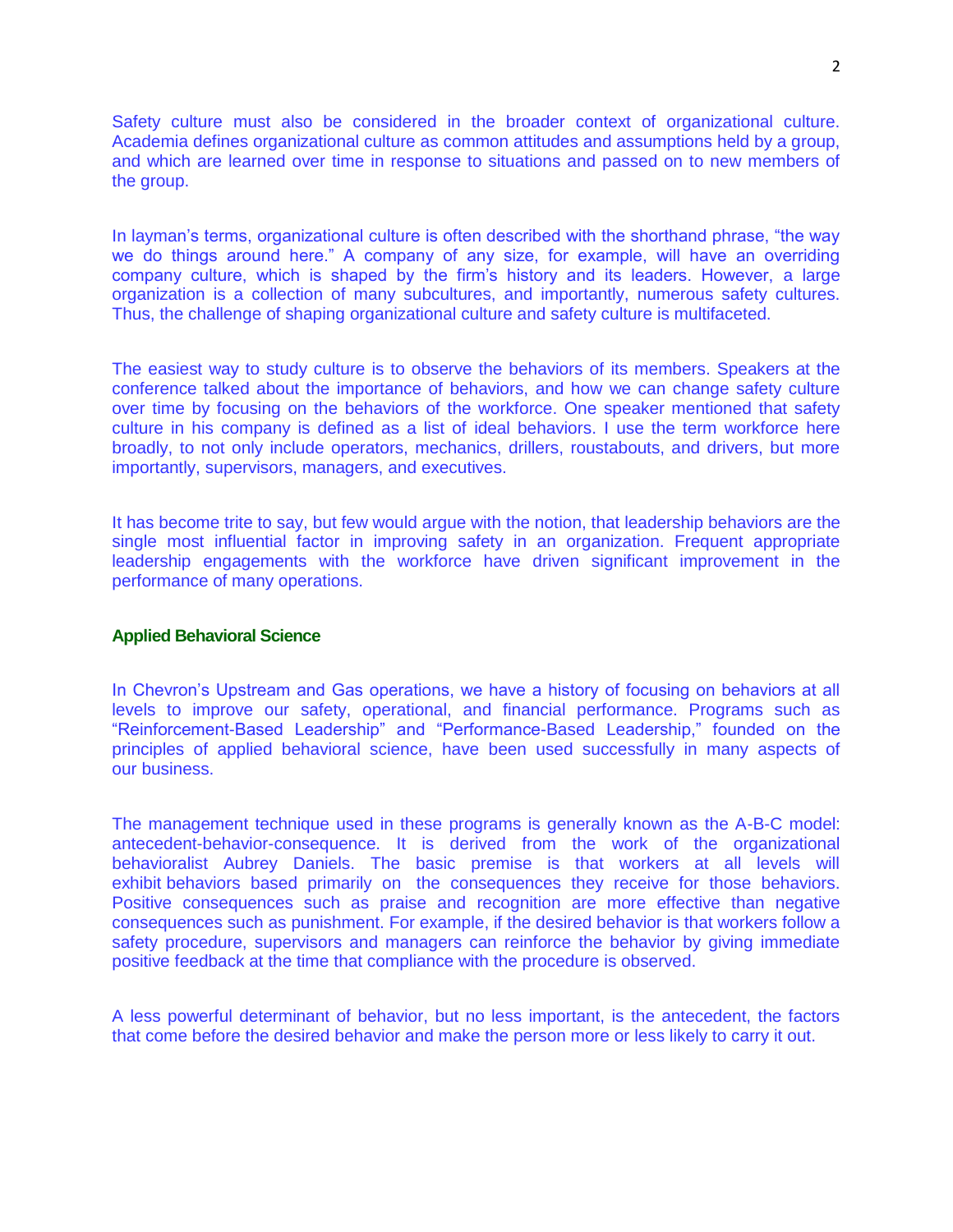In the case of following a safety procedure, two strong antecedents are: The employee has been trained on the procedure and understands it, and he or she is given sufficient time in the course of his or her work to adhere to the training. Using the example of visible management support, the antecedent behavior of management frequently addressing the importance of working safely strengthens the worker's perception of the likelihood of positive consequences for following safety procedures.

At Chevron, we have explicitly worked to shape our safety culture by focusing on behaviors. In 2008, we implemented a comprehensive safety management process in our upstream operations aimed at improving safety behaviors of our workforce—the "Managing Safe Work" process. The process contains components to ensure that frontline and supervisory personnel have the knowledge and skills to work safely. More significantly, the process also includes a procedure called "Behaviors to Support Managing Safe Work" which identifies specific behaviors to enable safe work for each level in the organization, from executive leaders to the frontline operator or mechanic. We collect and track metrics around these behaviors and believe this has improved our safety culture, as well as our performance in personal safety.

One fundamental behavior that can positively shape safety culture in any organization is "Stop Work Authority." Presenters at the SPE /APPEA conference talked about Stop Work Authority, and many companies have developed formal programs. Some organizations are taking it a step farther to "Stop Work Responsibility"—the idea that anyone who thinks something might go wrong in an operation has not only the responsibility, but also the obligation to intervene to avert a potential incident.

### **Social Hierarchy Affects Safety Culture**

We must also consider the impact of national cultures on safety culture, which was the subject of my talk at the conference. A key question for companies with global operations in a highhazard industry such as ours is: Can a corporate-driven safety culture be replicated across several countries?

I proposed that industry takes into account the differences in national cultures as it goes about in its attempt to change safety cultures.

The oil and gas business is a global industry that brings workers together from all over the world to execute projects, and operate and maintain its facilities. A technique for improving safety behaviors that will work well in the United States may not work as well, for example, in Indonesia or the Middle East. Perhaps more importantly, a safety message to a work crew may make perfect sense to the British driller, but may seem illogical to the Indian mud engineer.

One well-accepted dimension for characterizing a national culture is the idea of power distance—a measure of how rigid the social hierarchy is in any given society. Power distance is an indicator of the extent to which the less powerful people in a society are willing to accept power inequalities. Most western democratic countries are characterized by a low power distance, whereas many less developed countries have a higher power distance. Societies with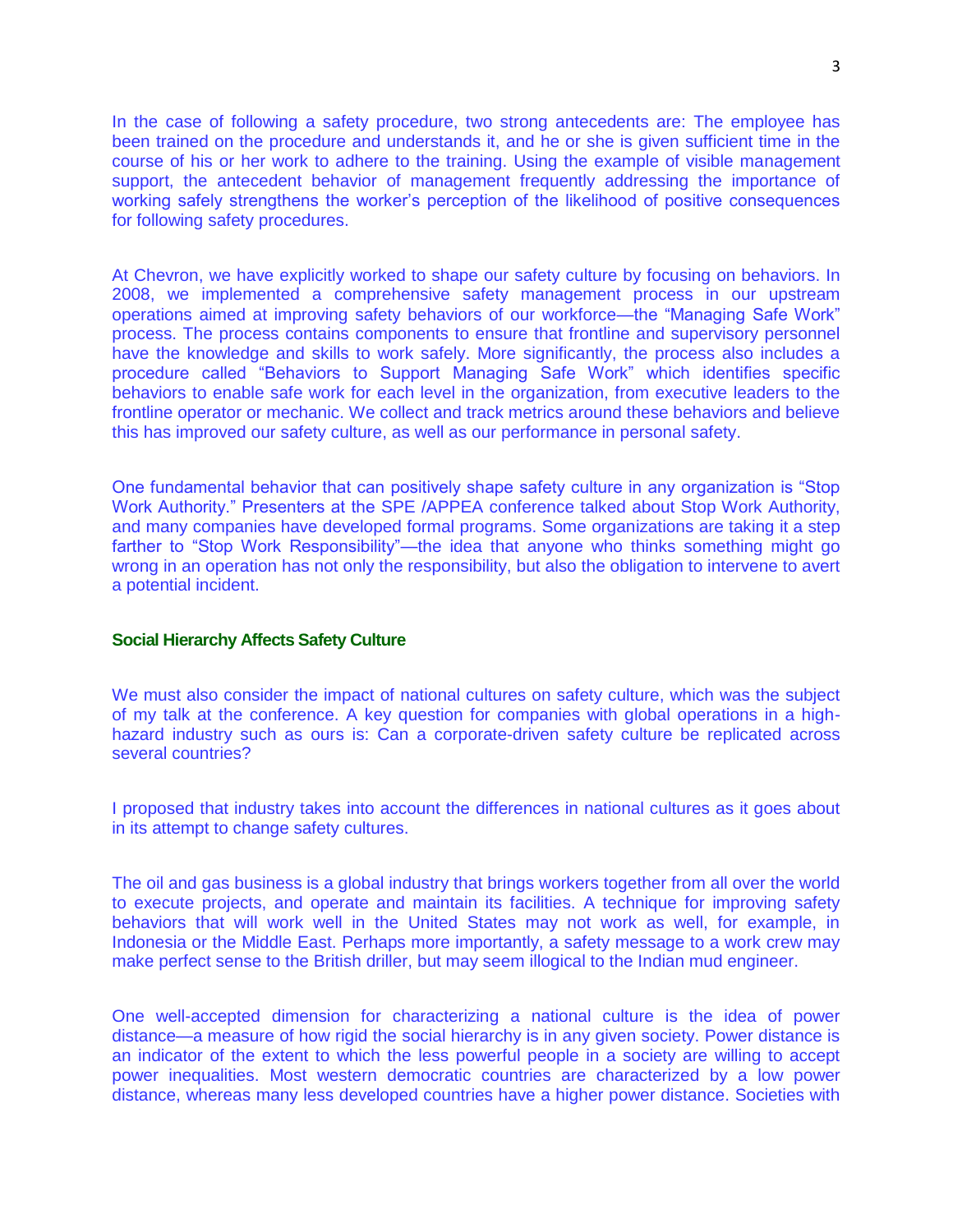well-established hierarchical structures, where subordinates are expected to be passive and compliant, are characterized by a higher power distance than those with an egalitarian social structure. High power distance cultures generally have organizations with more centralized decision making and a less participative management style.

Many of us who have worked outside of our home countries have probably seen firsthand how power distance can inhibit positive safety behaviors. The classic example is expecting a lower level worker from a high power distance country to exercise Stop Work Authority. Even if this worker knows that something is about to go wrong, he or she will likely be extremely reluctant to speak up.

After my presentation, the first person to speak to me was a young woman from PTT, the national oil company of Thailand, who asked me for advice on making the Stop Work Authority process more effective. I did not have a "silver bullet" solution for her, but I do believe that education of the workforce on cultural differences is at least part of the answer.

In one of the plenary sessions at the conference, Ford Brett, chief executive officer of PetroSkills, an industry training organization, said we can learn about training people to work more effectively as a team from the commercial airline industry. The airline industry has recognized for a long time that cultural differences between cockpit crew members and air traffic controllers can create safety problems. Power distance, in particular, has been cited as a significant contributing factor in several deadly airline crashes. In one well-publicized case, an airliner with a crew from a high power distance country ran out of fuel and crashed because the pilot and copilot were reluctant to raise concerns about their perceptions of "bossy" air traffic controllers on the ground.

To address this, the aviation industry has developed crew resource management programs training and simulations to overcome teamwork problems related to flying airplanes.

I believe that efforts to improve safety culture in the oil and gas industry could benefit substantially from this type of training. The industry needs to systematically address cultural issues across its vast and varied workforce.

One final thought on changing cultures: We need to shift the dialogue about safety in our industry, something I saw emerging at the conference. For years we have thought about safety primarily in terms of personal safety, that is preventing people from getting hurt. We employ safety professionals to build and maintain the systems, processes, and procedures. We hold safety meetings, and managers conduct safety walk-throughs in facilities. In short, we talk about safety as an activity that we perform as part of the job of finding and producing oil and gas.

Going forward, we need to increase the industry's focus on process safety while continuing to improve personal safety. We need to change the thinking so we talk more about becoming highly reliable error-free organizations, effectively managing the hazards inherent in our work and the materials we handle. In this context, safety is merely an outcome of running highly